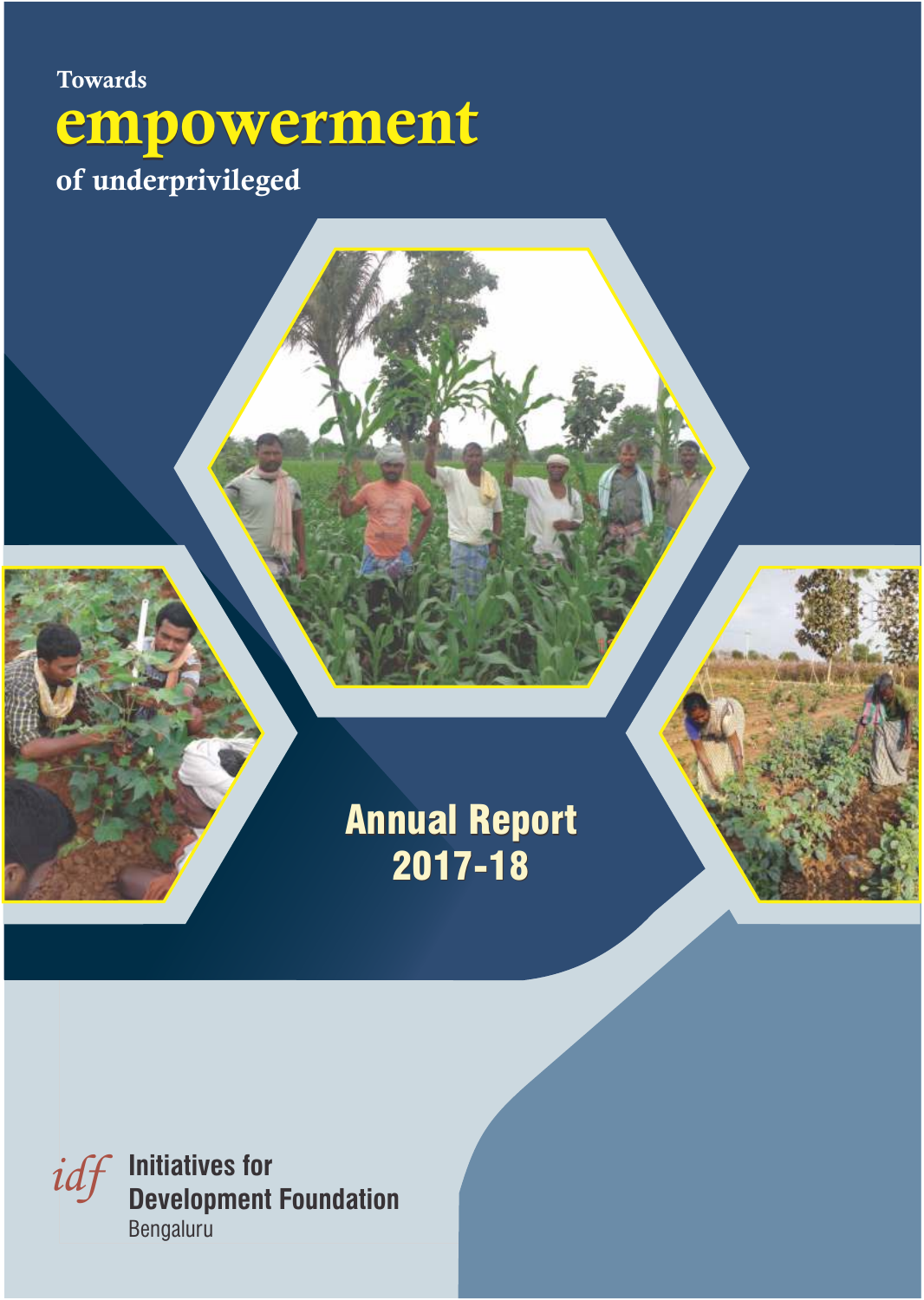## **Governing Board Members**



#### **Dr. N.K. THINGALAYA Ph.D in Economics President**

- $\bullet$ Renowned Economist with strong roots in the area of Rural Development
- Professor Emeritus & Chairman of the  $\bullet$ Academic council of Justice K.S. Hegde Institute of Management, Nitte, Karnataka
- Former CMD of Syndicate Bank  $\bullet$ Former consultant to the World Bank  $\bullet$



#### **K.S. PRAKASH RAO Graduate with Banking & Management Qualification** Chairman

- Former General Manager of Syndicate Bank
- Chairman of Sanjeev Rao Memorial Education Trust



## **V.N. SALIMATH M.Sc (Agri), CAIIB, PG Dip in HR Managing Trustee**

- Chairman, IDF FSPL
- Director, Gramya TS (P) Ltd  $\bullet$
- $\bullet$ Director, S2S
- Former Chairman, AKMI
- Former Developmental Banker  $\bullet$
- $\bullet$ Former Executive Director RUDSETI



#### **T.V SRIKANTHA SHENOY M.Sc (Agri), CAIIB, PG Dip in HR Executive Trustee**

- Director, IDF FSPL
- Director, Gramya TS (P) Ltd  $\bullet$
- Director, S2S  $\bullet$
- $\bullet$ Director, ASCI
- Former Developmental Banker  $\bullet$
- Former Executive Director, SIRD  $\ddot{\phantom{a}}$



## **S.M. HEBBAL M.Sc (Agri) Executive Trustee**

- Chairman & MD, Gramya TS (P) Ltd
- Director, S2S
- Former Director RUDSETI
- Former Developmental Banker



### **G.M DESHPANDE B.Sc, CAIIB, PG Dip in HR Executive Trustee**

- Director, Gramya TS (P) Ltd
- Former Director, WSECC, KSWDC
- Former Developmental Banker  $\bullet$



## **M.Sc (Agri), CAIIB N.M. PATIL Executive Trustee**

- Managing Director, IDF FSPL
- Director, Gramya TS (P) Ltd
- Former Director RUDSETI  $\bullet$
- Former Lead Bank Manager  $\bullet$
- Former Developmental Banker  $\bullet$



## **SUNDEEP V PAI**

- Consultant on strategic Management
- Former Associate to IBM & Deloitte  $\bullet$ Consulting Group

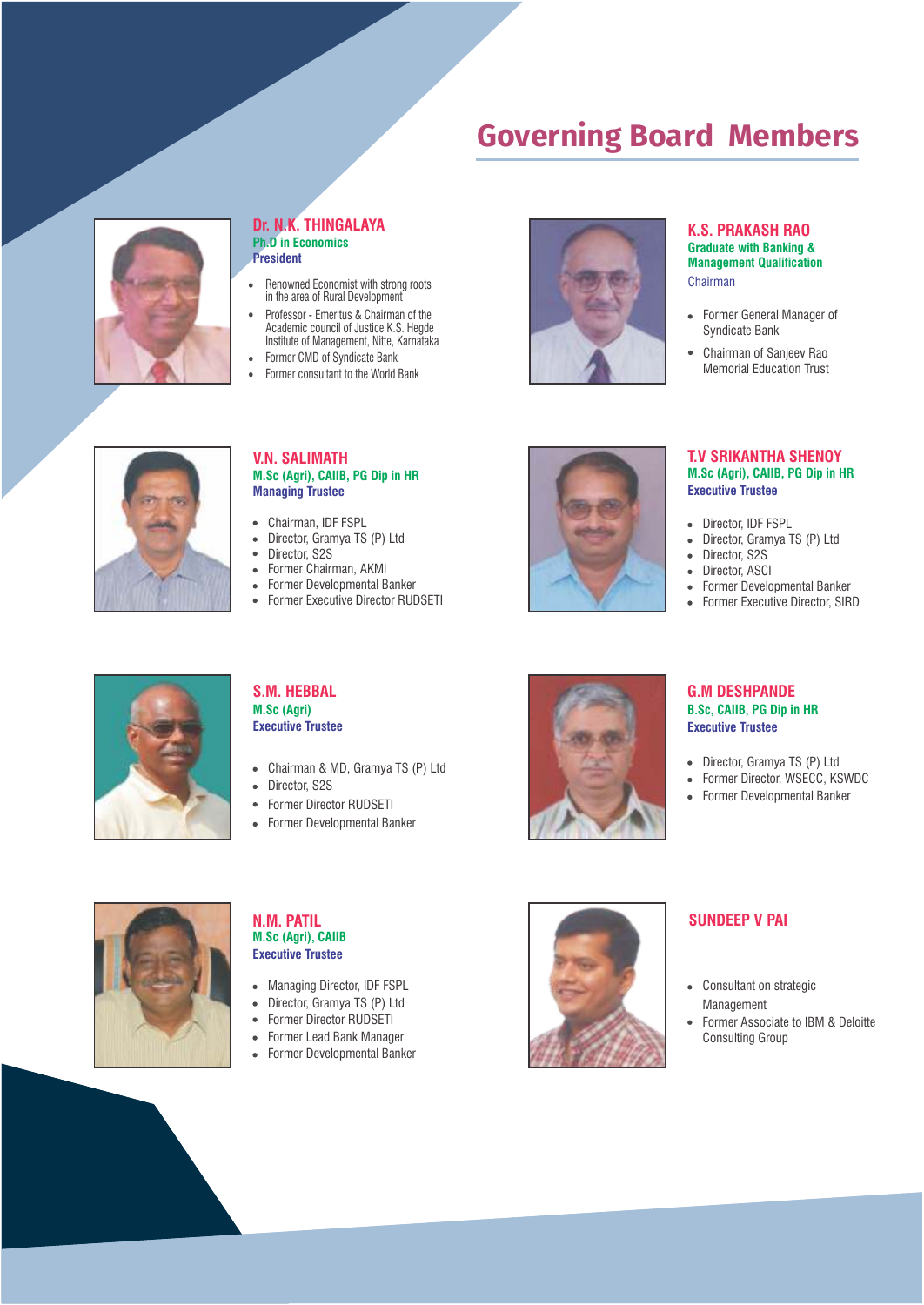IDF, a public charitable trust registered under Indian Trust Act founded by Developmental Bankers and Administrators, focuses on microenterprise development, sustainable agriculture and rural development, financial inclusion of rural poor, entrepreneurship promotion, corporate planning, social research and institutional development of grassroots organizations. IDF with its vision and efforts of empowering the underprivileged sections of the society has crossed several significant milestones.

The Governance and Management team comprises of professionals from diversified fields in developmental sector.

### **IDF Implementation Structure**



## **Community Mobilization and Financial Inclusion**

IDF has promoted self-sustaining SHGs of women and JLGs of men at grass roots and Producer Groups at clusters of farm families in its intervention areas to sustain the developmental initiatives as ongoing programs. Skilling in agriculture and livestock and financial inclusion through public sector banks cater to the needs of the farming community to sustain their livelihoods. The achievements are presented.

| # Location    | <b>Cumulative Progress as at March 2018</b>                     |       |       |      |       |        |  |  |
|---------------|-----------------------------------------------------------------|-------|-------|------|-------|--------|--|--|
|               | Women SHGs # Women   Credit (Cr)   Men JLGs # Men   Credit (Cr) |       |       |      |       |        |  |  |
| Gubbi         | 478                                                             | 4827  | 25.77 | 1836 | 9180  | 68.96  |  |  |
| 2 Haveri      | 173                                                             | 1834  | 0.011 | 193  | 1793  | 2.30   |  |  |
| 3 Kunigal     | 998                                                             | 12365 | 60.48 | 1394 | 18149 | 345.93 |  |  |
| 4 Nagamangala |                                                                 |       |       | 117  | 615   | 1.85   |  |  |
| 5 Raybag      | 482                                                             | 4535  | 12.46 | 79   | 582   | 0.00   |  |  |
| Tumkuru       |                                                                 |       |       | 525  | 2622  | 8.22   |  |  |



## **Natural Fibre Cluster Development**

The Natural Fibre Craft Society (with the support of Gramya Turnkey Services Private Ltd.), one of the earliest CBOs promoted by IDF, continues to facilitate production of fibre products (from Banana, Hibiscus, River Grass, Wool) and create market access for these eco-friendly products. It is sustaining the livelihoods of more than 200 poor families of women in Hiriyur taluk, Chitradurga district.

## **Farmers Producer Companies (FPCs)**

IDF is promoting FPCs of poor farmers to combat risks at various levels of farming occupation-social, production and market intervention-to access technologies, inputs and fair trade. This is contributing to enhancement of income through promotion of;

- Low cost sustainable agriculture with lesser dependence on external inputs and higher use of locally available inputs
- Lesser cost of borrowings through financial inclusion with state owned Banks
- Procurement of agro inputs at competitive rates
- Aggregation of produce and marketing at doorstep at remunerative prices with fair trade practices
- Use of technology to access market rates, marketing avenues and a whole range of other farming related data

IDF has incorporated eight FPCs across Karnataka and twelve more are in pipeline. The achievements of FPCs are depicted.

| Location | Name of FPC                   | <b>Shareholders</b> | Share capital<br>(Rs lakh) |
|----------|-------------------------------|---------------------|----------------------------|
| Kunigal  | Sujeevana FPCL                | 704                 | 7.04                       |
| Kunigal  | Huliyurudurga FPCL            | 808                 | 8.17                       |
| Kunigal  | Huthridurga FPCL              | 661                 | 6.61                       |
| Kunigal  | Amruthur FPCL                 | 854                 | 8.59                       |
| Gubbi    | Gubbi Channabasaveshwara FPCL | 1577                | 15.77                      |
| Tumkuru  | Kollapuradamma Hebbur FPCL    | 1070                | 10.70                      |
| Raybag   | Rayabagh FPCL                 | 169                 | 1.69                       |
| Haveri   | Dharithri FPCL                | 321                 | 3.21                       |
| Total    |                               | 6164                | 61.78                      |

## **Kaikraft (Dharwad Kasuti)**

Kaikraft is a program of IDF reviving the fast vanishing traditional art of Hand Embroidery, native to Dharwad district. By upgrading the skills of the artisans and expansion to neighbouring districts of Belagavi and Gadag, it is generating regular employment to over 200 artisans, generating regular income to these families.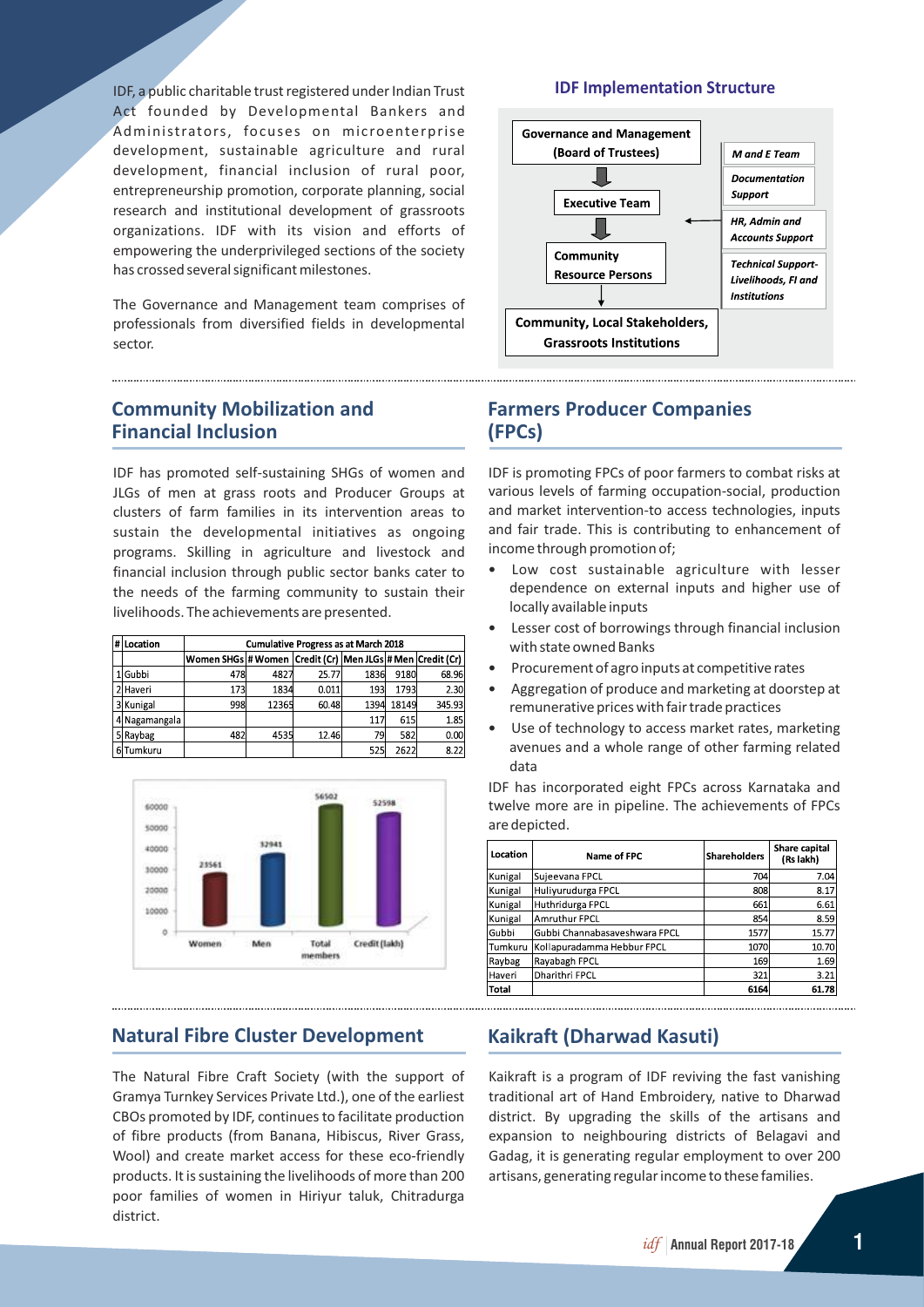## **IDF Activities at a Glance: Photo Gallery**





Digital Financial Inclusion-KCC Cards to Farmers FPC Annual General Body Meet



Eco-friendly Inputs to Shareholders Field Day in villages



Syndicate Bank Executive Director visits IDF villages



Digital Trainings on Sustainable Agriculture Participatory Tech Development through Farmers' Field Schools







Skill Development Training in **KASUTI**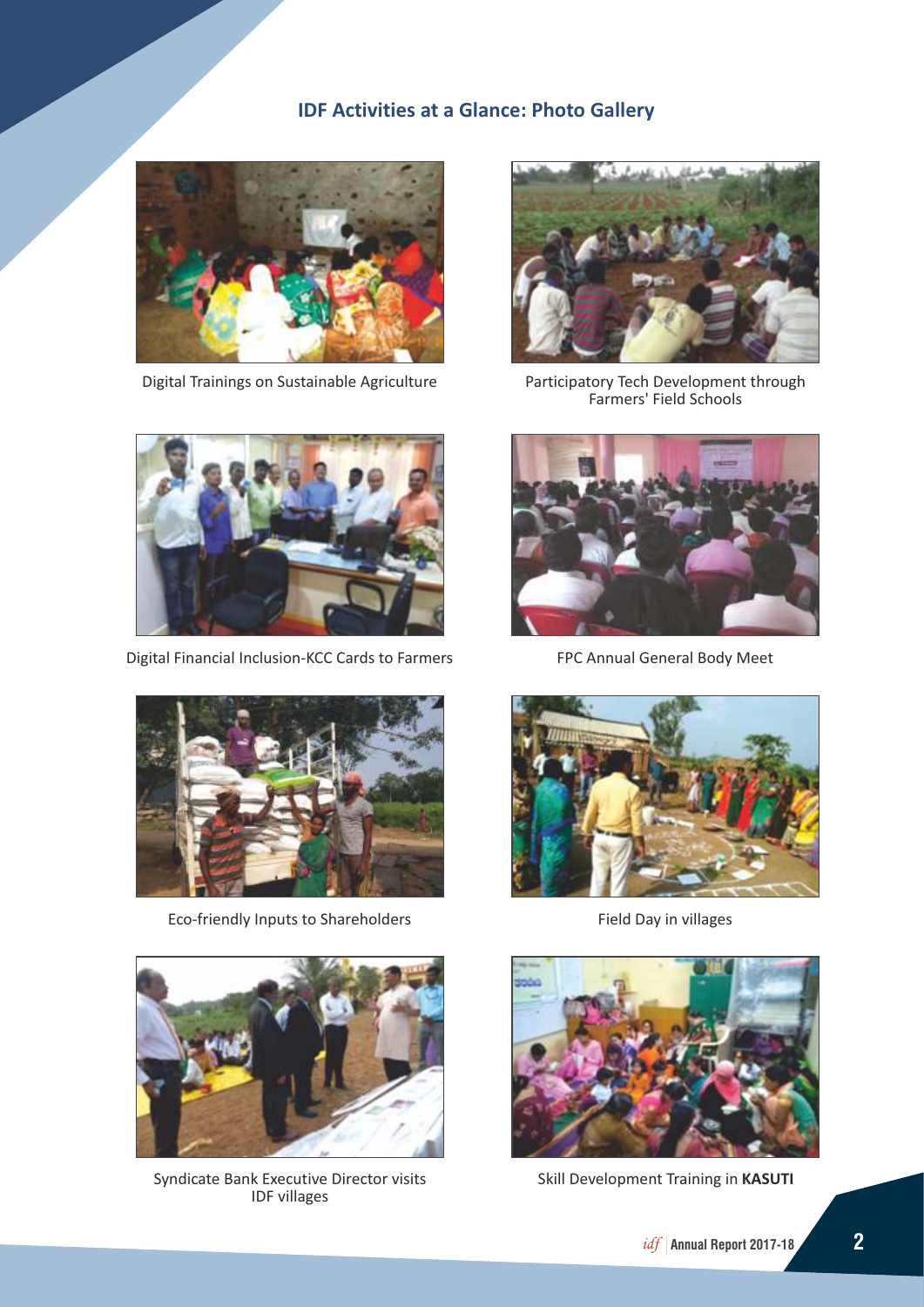

## INITIATIVES FOR DEVELOPMENT FOUNDATION

"Girija", 31/1, Pattalamına Temple Street, South End, Basavanagudi, Bengaluru 560004.

|                                                                                                                       |     |             | (Amount in ) |
|-----------------------------------------------------------------------------------------------------------------------|-----|-------------|--------------|
| INCOME AND EXPENDITURE STATEMENT AS ON MARCH 31,                                                                      | Sch | 2018        | 2017         |
| INCOME:                                                                                                               |     |             |              |
| SHG and JLG FORMATION - BANKING LINKAGE<br><b>INCOME FROM OTHER SOURCES</b><br>INTEREST ON INVESTMENT / TERM DEPOSITS |     | 1,12,63,748 | 64, 41, 232  |
|                                                                                                                       |     | 29,42,782   | 58,40,705    |
|                                                                                                                       |     | 14,72,792   | 5,23,491     |
| TOTAL-INCOME                                                                                                          |     | 1,56,79,322 | 1,28,05,428  |
| <b>EXPENDITURE:</b>                                                                                                   |     |             |              |
| <b>ADMINISTRATIVE COST</b>                                                                                            |     | 34,60,664   | 25,85,449    |
| DIRECT PROGRAMME COST                                                                                                 | 12  | 1,06,81,149 | 71,15,639    |
| PROGRAMME SUPPORTING COST                                                                                             |     | 6,02,735    | 15,28,035    |
| <b>TOTAL-EXPENDITURE</b>                                                                                              |     | 1,47,44,548 | 1,12,29,123  |
| <b>SURPLUS / (DEFICIT)</b>                                                                                            |     | 9,34,774    | 15,76,305    |
| <b>GRAND TOTAL</b>                                                                                                    |     | 1,56,79,322 | 1,28,05,428  |

As per our report of even date for SAHADEV & ASSOCIATES

Chartered Accountants

for INITIATIVES FOR DEVELOPMENT FOUNDATION

Bernard

Eum

SAHADEVA G Partner Date: 25-09-2018 Place: Bengaluru

Vivekanand N Salimat! Srikantha Shenoy TV **Managing Trustee** 

**Executive Trustee** 

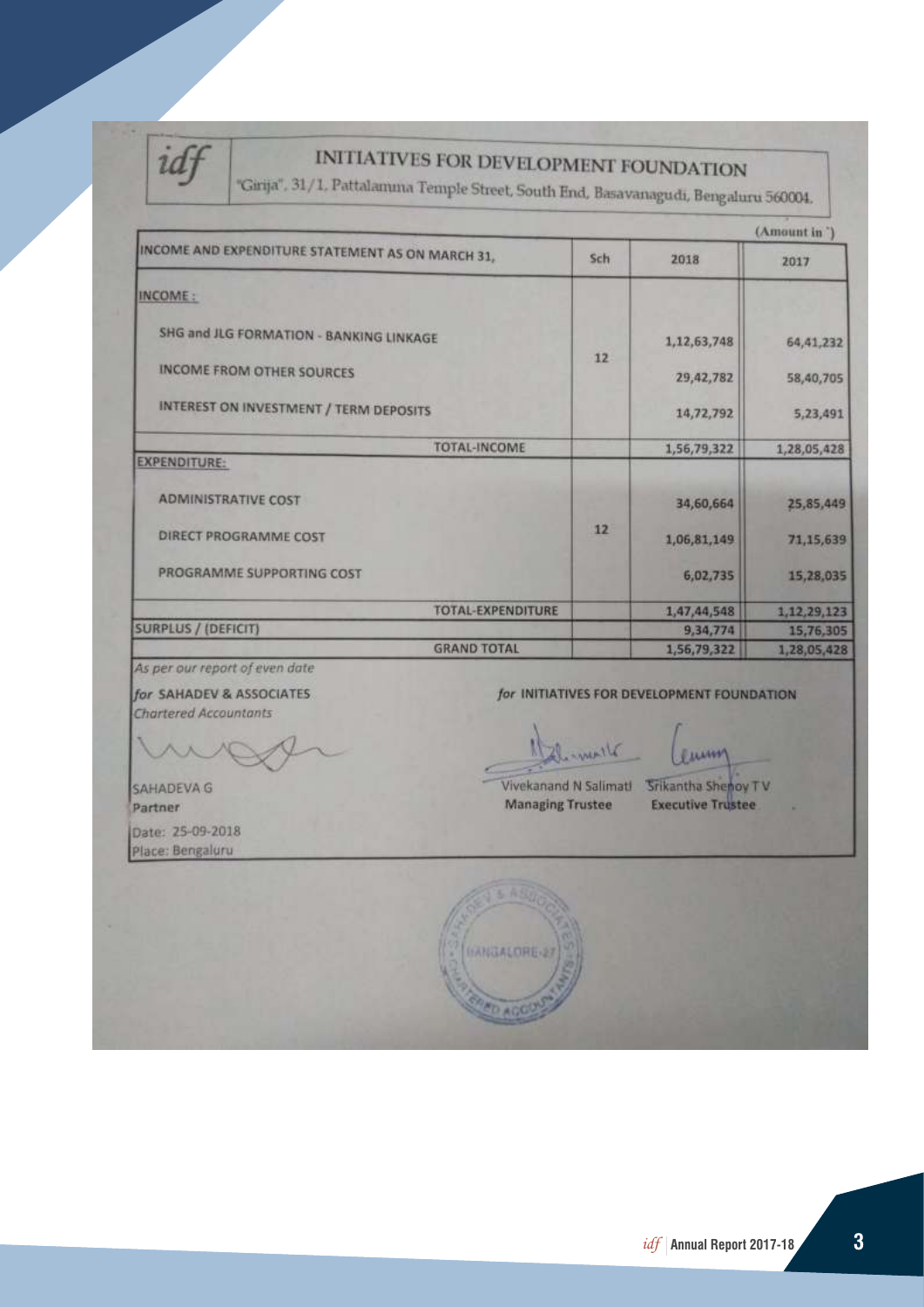idf

## INITIATIVES FOR DEVELOPMENT FOUNDATION

"Girija", 31/1, Pattalamma Temple Street, South End, Basavanagudi, Bengaluru 560004.

| <b>BALANCE SHEET AS ON MARCH 31.</b>                                   |                          | Sch                     |             | (Amount inf) |
|------------------------------------------------------------------------|--------------------------|-------------------------|-------------|--------------|
|                                                                        |                          |                         | 2018        | 2017         |
| <b>SOURCES OF FUNDS:</b>                                               |                          |                         |             |              |
| <b>CAPITAL ACCOUNT</b>                                                 |                          |                         | 3,75,51,974 | 3,35,88,962  |
| <b>CORPUS FUND</b>                                                     | 1,000                    | 1                       |             |              |
| <b>GENERAL RESERVES AND SURPLUS</b><br><b>CAPACITY BUILDING GRANTS</b> | 2,96,05,553<br>79,45,421 | $\overline{2}$          |             |              |
|                                                                        |                          |                         |             |              |
| <b>CURRENT LIABILITIES</b>                                             |                          |                         | 70,11,965   | 61,35,513    |
| PROJECT GRANTS LIABILITIES                                             | (1,00,30,657)            | 10                      |             |              |
| <b>OTHER CURRENT LIABILITIES</b>                                       | 1,70,42,621              | 4                       |             |              |
| <b>INCOME &amp; EXPENDITURE ACCOUNT</b>                                |                          |                         | 9,34,774    | 15,76,305    |
| EXCESS OF INCOME OVER EXPENDITURE                                      | 9,34,774                 |                         |             |              |
| <b>TOTAL</b>                                                           |                          |                         | 4,54,98,713 | 4,13,00,780  |
| <b>APPLICATION OF FUNDS:</b>                                           |                          |                         |             |              |
| <b>FIXED ASSETS</b>                                                    |                          | 5                       | 1,44,88,041 | 1,41,90,344  |
| <b>FIXED DEPOSITS</b>                                                  |                          | 6                       | 64,36,450   | 54,14,450    |
| <b>CURRENT ASSETS</b>                                                  |                          | 7                       | 62,86,320   | 72,43,749    |
| <b>CASH &amp; BANK BALANCES</b>                                        |                          |                         | 1,82,87,902 | 1,44,52,237  |
| <b>CASH IN HAND</b>                                                    | 1,984                    | $\overline{\mathbf{8}}$ |             |              |
| <b>CASH AT BANK</b>                                                    | 1,82,85,918              | 9                       |             |              |
| <b>TOTAL</b>                                                           |                          |                         | 4,54,98,713 | 4,13,00,780  |

As per our report of even date

for SAHADEV & ASSOCIATES Chartered Accountants

SAHADEVA G Partner

War Vivekanand N Salimath **Managing Trustee** 

for INITIATIVES FOR DEVELOPMENT FOUNDATION

Srikantha Shekoy TV **Executive Trustee** 

Date: 25-09-2018 Place: Bengaluru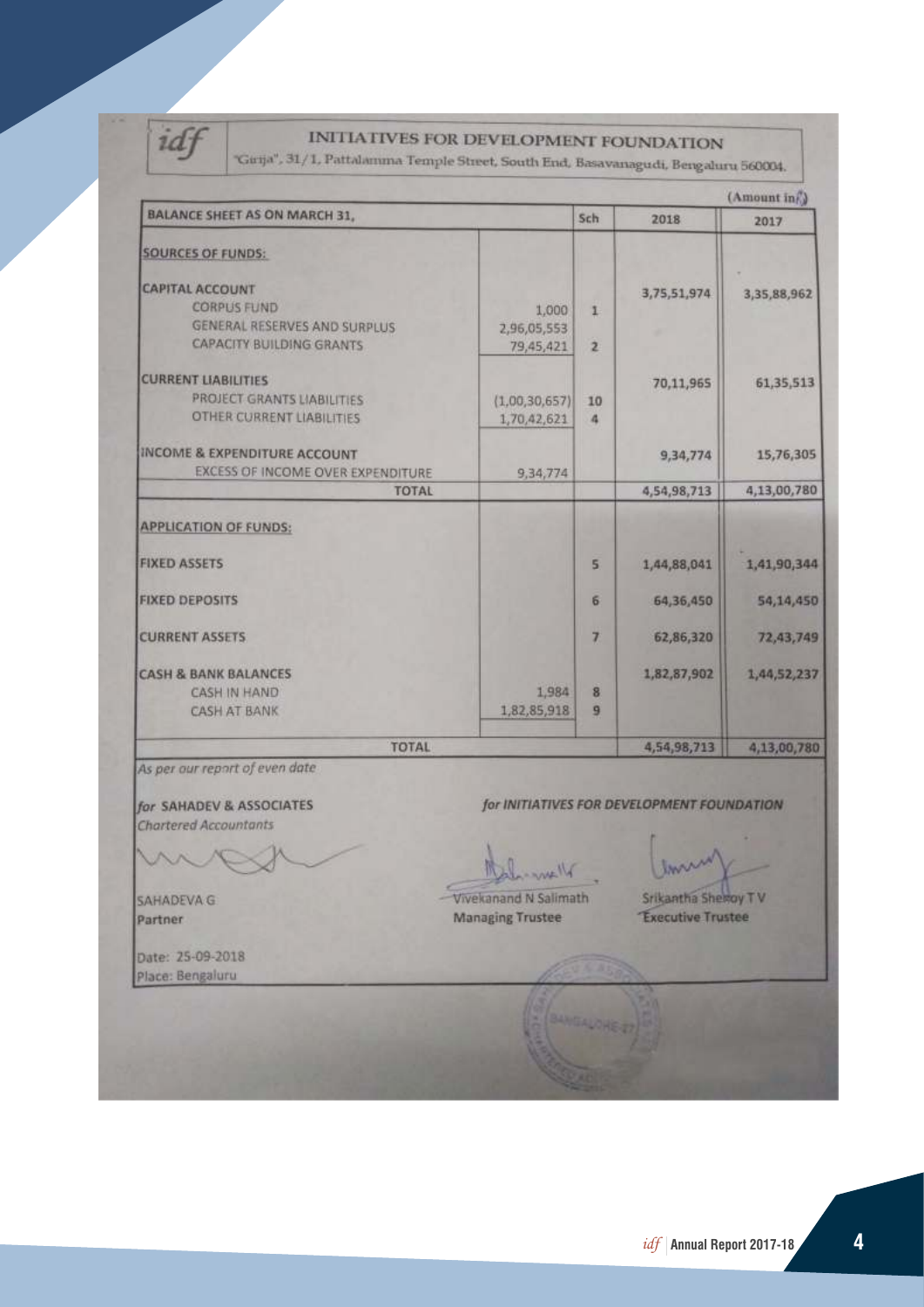## **Executive Board Members**



**M.S. Govinda Rajan A.H. Krishnanand S.R. Sharma**







**L.V. Satyamadhava**



**Shashidharamurthy Srikanth S.P.** 



## **Developmental Partners**

## **International Organisations**

- Vattikuti India Relief Foundation (VIRF)
- LDF
- Supraja Foundation

## **Government of India**

- Ministry of Micro, Small and Medium Enterprises (MSME)
- Department of Handicrafts, Ministry of Textiles
- Ministry of Rural Development, GOI

## **Government of Karnataka**

- Department of Rural Development and Panchayat Raj
- Department of Women and Child Welfare
- Karnataka State Women Development Corporation
- Department of Industries and Commerce
- ZP, Chitradurga and ZP, Tumkur

## **Private Sector Organisations**

- Gramya TS Pvt. Ltd<br>- IDE Financial Service
- IDF Financial Services Private Limited
- Sa-Dhan

## **Federations / CBO**

- IDF SHG Federation Dharwad,
- IDF Sujeevana Federation, Kunigal, Gubbi
- Natural Fibre Craft Society, Lakkavanhally

## **Bankers**

- SBI
- Syndicate Bank
- Vijaya Bank
- Karnataka Vikasa Grameena Bank
- NABARD
- NABFINS

#### **Auditors**

- M/s Sahadev & Associates, Bengaluru